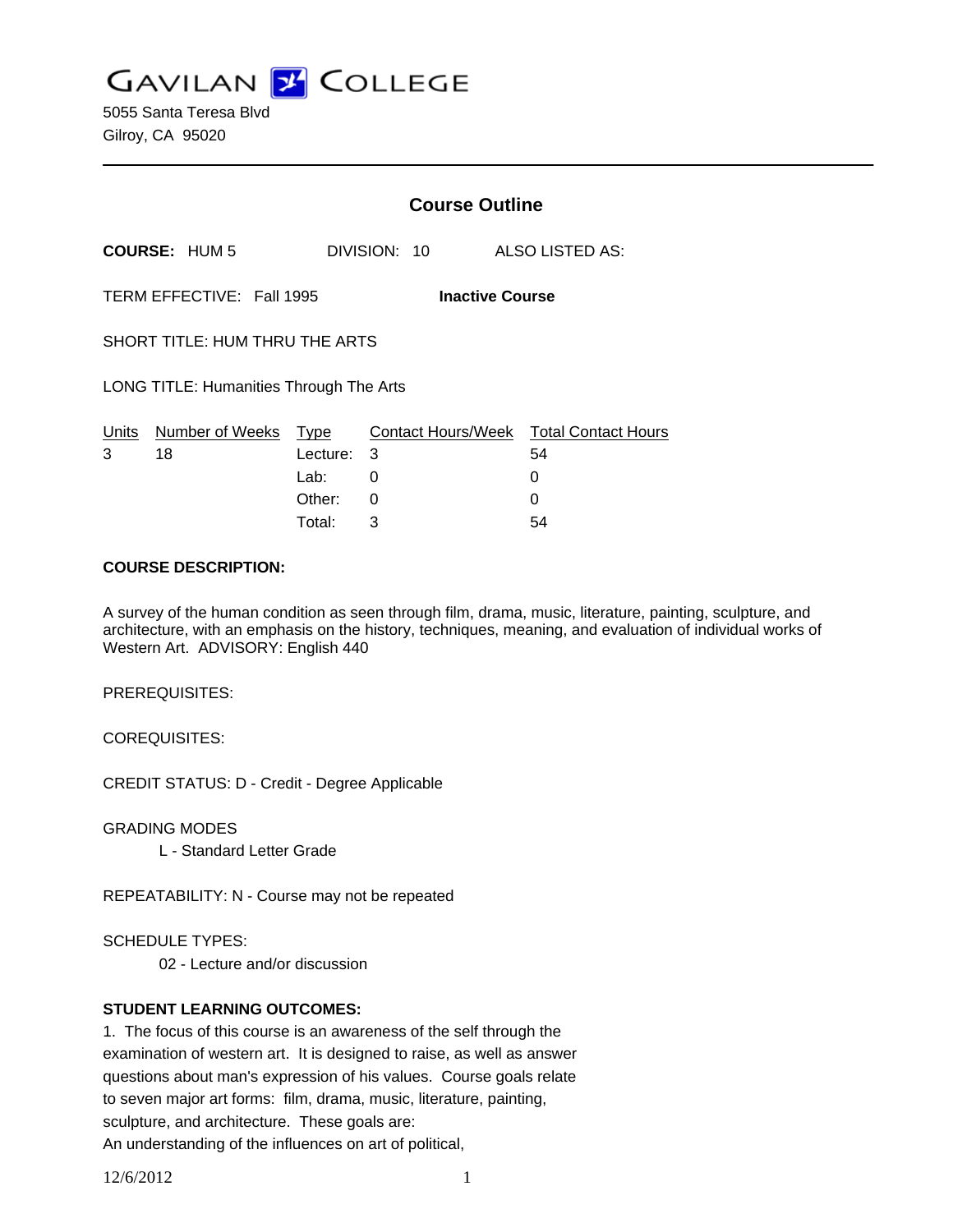cultural, and scientific values.

2. A knowledge of the elements and tools an artist uses to create.

3. An awareness of the different ways of "seeing" and interpreting a work of art.

4. An appreciation of the processes of criticism and evaluation.

### **CONTENT, STUDENT PERFORMANCE OBJECTIVES, OUT-OF-CLASS ASSIGNMENTS**

Inactive Course: 11/26/2012 Original Approval Date: 10/19/1995 1 3 TELECOURSE ORIENTATION Course outline Registration Telecourse information

2 3 LESSON 1: THE QUEST FOR SELF Reading Assignment: Chapter 1, "The Humanities: An Introduction", and Chapter 2, "What is a Work of Art?"

in the Martin and Jacobus text. LESSON 2: FILM: TWENTIETH CENTURY LEGACY

Reading Assignment: Sections entitled "Griffith and Eisenstein," "The Question of Sound," and "Content" in Chapter 11 of the Martin and Jacobus text. Also, review of the section entitled "Content" in Chapter 2.

3 3 LESSON 3: FILM: THE DYNAMIC ILLUSION Reading Assignment: The section entitled, "The Moving Image" and review of the section entitled, "The Question of Sound," both in Chapter 11 of the Martin and Jacobus text.

LESSON 4: FILM: NOT JUST THE GREAT ESCAPE Reading Assignment: Chapter 11 of the Martin and Jacobus text, including review of earlier assignments, and article on "Style and Medium in the Motion Pictures" by Erwin Panofsky, which is reprinted with this lesson in the study guide.

4 3 LESSON 5: FILM: SEEING ALL THERE IS Reading Assignment: In Chapter 3 of the Martin and Jacobus text, sections entitled "You Are Already an Art Critic," "Participation and the Critic, "Kinds Criticism, "And Descriptive Criticism", in Chapter 11, section entitled "Experimentation" and review of sections on "The Moving Image" and "Content." Also, the Ingmar Bergman article, "Film Has Nothing to Do With Literature," which is printed at the end of this lesson in the study guide.

LESSON 6: DRAMA: AN IMITATION OF LIFE Reading Assignment: The introduction to Chapter 8 in the Martin and Jacobus text and the sections entitled "Realism," "Archetype", and "Shakespeare's Romeo and Juliet".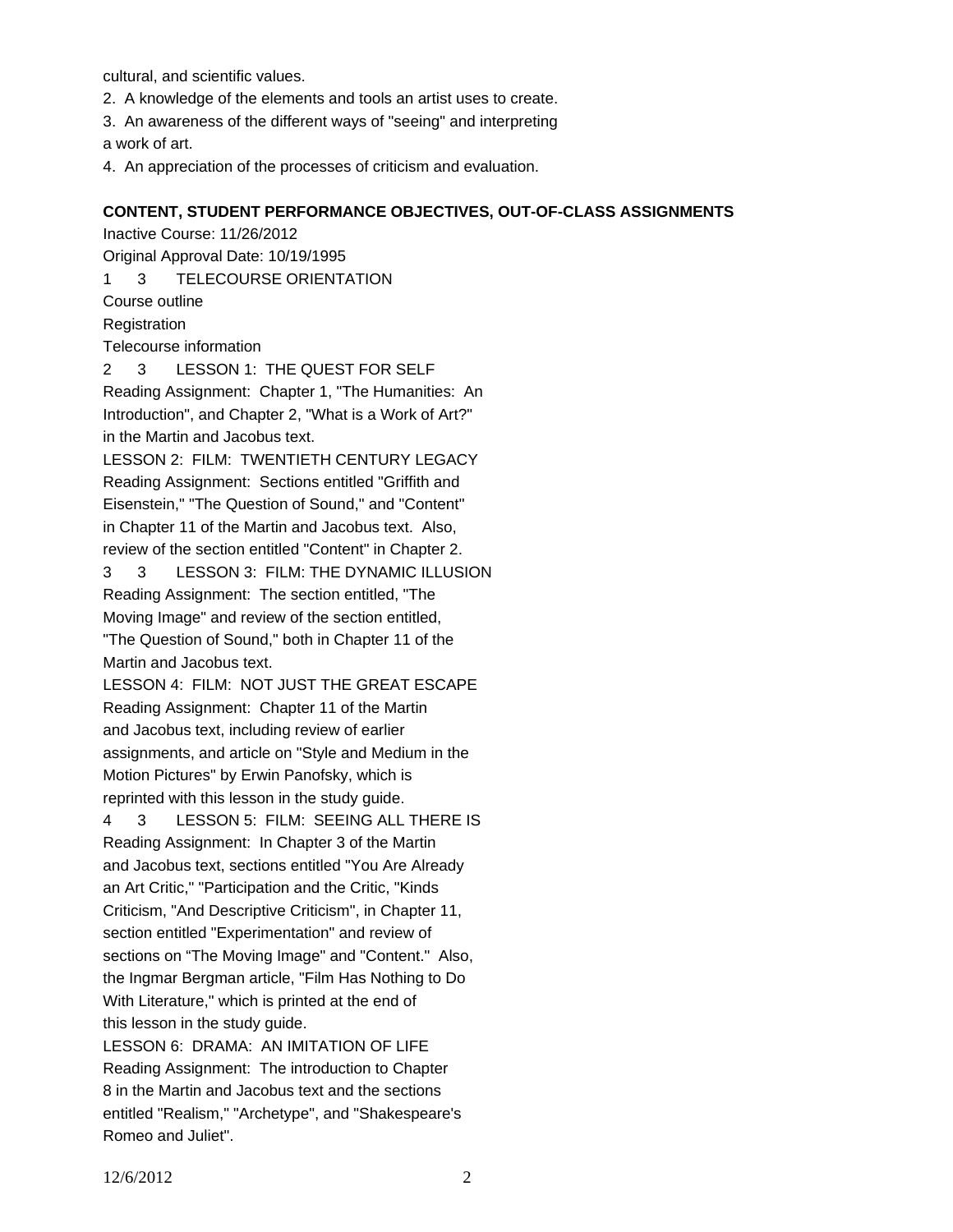# 5 3 LESSON 7: DRAMA: NUCLEUS OF A STORY

Reading Assignment: Chapter 8 of the Martin and Jacobus text, sections entitled "Genres of Drama: "Tragedy" through "The Tragic Stage", "Genres of Drama: "Comedy" through the perception key "Old and new Comedy"; and "Genres of Drama: Tragi-Comedy or the Mixed Genre" through the perception key "Tragi-Comedy".

LESSON 8: DRAMA: MEANING FOR EVERY AGE Reading Assignment: Review of section entitled, "archetype" and the perception key "Old and New Comedy" in Chapter 8 of the Martin and Jacobus text; section entitled "Moliere's Misanthrope: Comedy of Manners with a Twist," in the same chapter.

6 3 LESSON 9: DRAMA: GREAT AGE AHEAD? Reading Assignment: Sections entitled, "Kinds of Criticism" through "Interpretive Criticism" in Chapter 3 and review of Chapter 8, with special attention to the section entitled, "Genres of Drama: Tragi-Comedy or the Mixed Genre", George Bernard Shaw's article, "The Problem Play--A symposium, reprinted in the study guide.

LESSON 10: MUSIC: AGE-OLD SEARCH FOR MEANING Reading Assignment: Section entitled, "A Brief Glossary of Styles and Genres--with Suggestions for Listening in Chapter 9 of the Martin and Jacobus text, noting dates associated with each period and genre listed, particularly opera's range of dates; examples and descriptions referring to music in Chapter 2.

7 3 LESSON 11: MUSIC: EMOTION AND FEELING IN SOUND Reading Assignment: In Chapter 9 of the Martin and Jacobus text, the appendix on music: and the sections entitled, "The Subject Matter of Music" through Nontonal Music." LESSION 12: MUSIC: MEANING THROUGH STRUCTURE Reading Assignment: Review of section entitled "The Basic Elements of Music," in the Appendix of Chapter 9; section entitled "Musical Structures," also in Chapter 9 of the Martin and Jacobus text. 8 3 LESSON 13: MUSIC: LISTENING FOR THE UNEXPECTED Reading Assignment: Review of the sections in Chapter 3 which describe the three approaches to criticism, noting the comments made on "historical criticism." Also, the section entitled "Beethoven's Symphony in E-flat, No. 3, Eroica" and the balance of the section on Beethoven's symphony in Chapter 9; the selection "What is Modern Music--and Why Have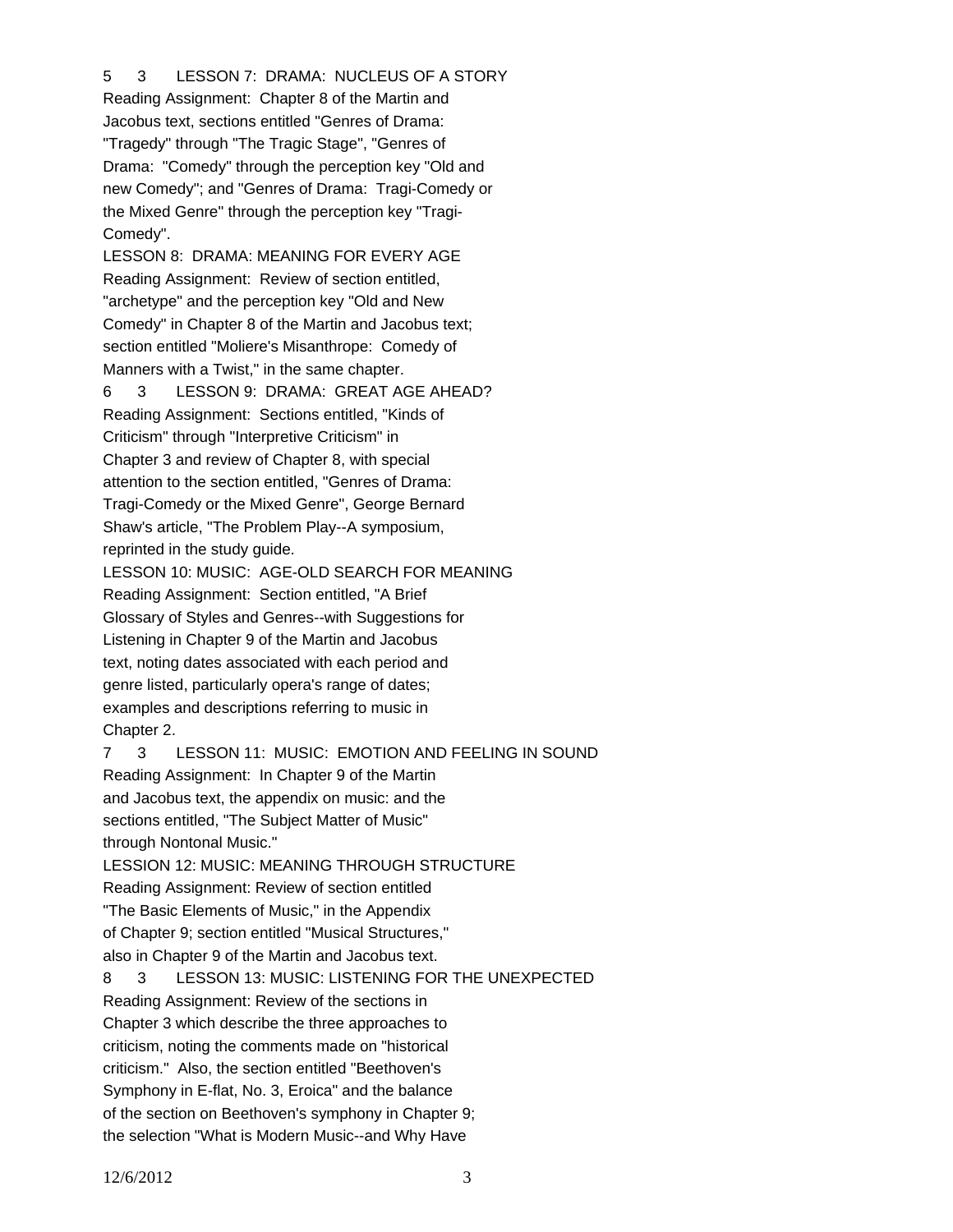People Never Liked It, at First?" at the end of this lesson in the study guide. LESSON 14: LITERATURE: FROM WORDS, TRUTH Reading Assignment: The introductory section of Chapter 7 in the Martin and Jacobus text; review of sections entitled "Perception" and "Abstract Ideas and Concrete Images" in Chapter 1. 9 3 LESSON 15: LITERATURE: THE SYNTHESIS OF POETRY Reading Assignment: Sections entitled "The Lyric," "The Metaphor," and "The Symbol" in Chapter 7 and review of the Chapter 2 materials which deals with unity and organization in a work of art. LESSON 16: LITERATURE: THE STORY BEYOND Reading Assignment: Sections entitled "The Narrative and the Narrator," "The Episodic Narrative," "The Quest Narrative," and "The Symbol" in Chapter 7 of the Martin and Jacobus text; a selected short story by a twentieth-century writer such as Ernest Hemingway, John Dos Passos, or Dorothy Parker. 10 3 LESSON 17: LITERATURE: BEHIND THE WORDS Reading Assignment: Review of Chapter 3, with attention to the section on "Structural Details"; Review of Chapter 7 sections on "The Image," "The Metaphor," and "The Symbol"; and the poem entitled "Polo Grounds" on pages 246-247, all in the Martin and Jacobus text. Also, the article entitled "How A Poem is Made" and the poem "Ars Poetica," printed with this lesson in the study guide. LESSON 18: PAINTING: VISIONS THROUGH THE AGES Reading Assignment: The introduction to Chapter 4 in the Martin and Jacobus text and section entitled "Representational and Abstract Painting." 11 3 LESSON 19: PAINTING: CREATING A POINT OF VIEW Reading Assignment: Review of Sections entitled "The Clarity of Painting," "Representational and Abstract Painting," "Timelessness," and "Giotto and Parmigianino" in Chapter 4 of the Martin and Jacobus text. LESSON 20: PAINTING: ROUSSEAU--THE LOVELY DREAM Reading Assignment: Section entitled "The All-atonceness of Painting" and the introduction to "Representational Painting"; review of section on "The Clarity of Painting," all in Chapter 4 of the Martin and Jacobus text. 12 3 LESSON 21: PAINTING: "...THINGS WE HAVE PASSED..." Reading Assignment: Sections entitled "Comparisons of Paintings with Similar Subject Matter," "Determining the Subject Matter," and "Recent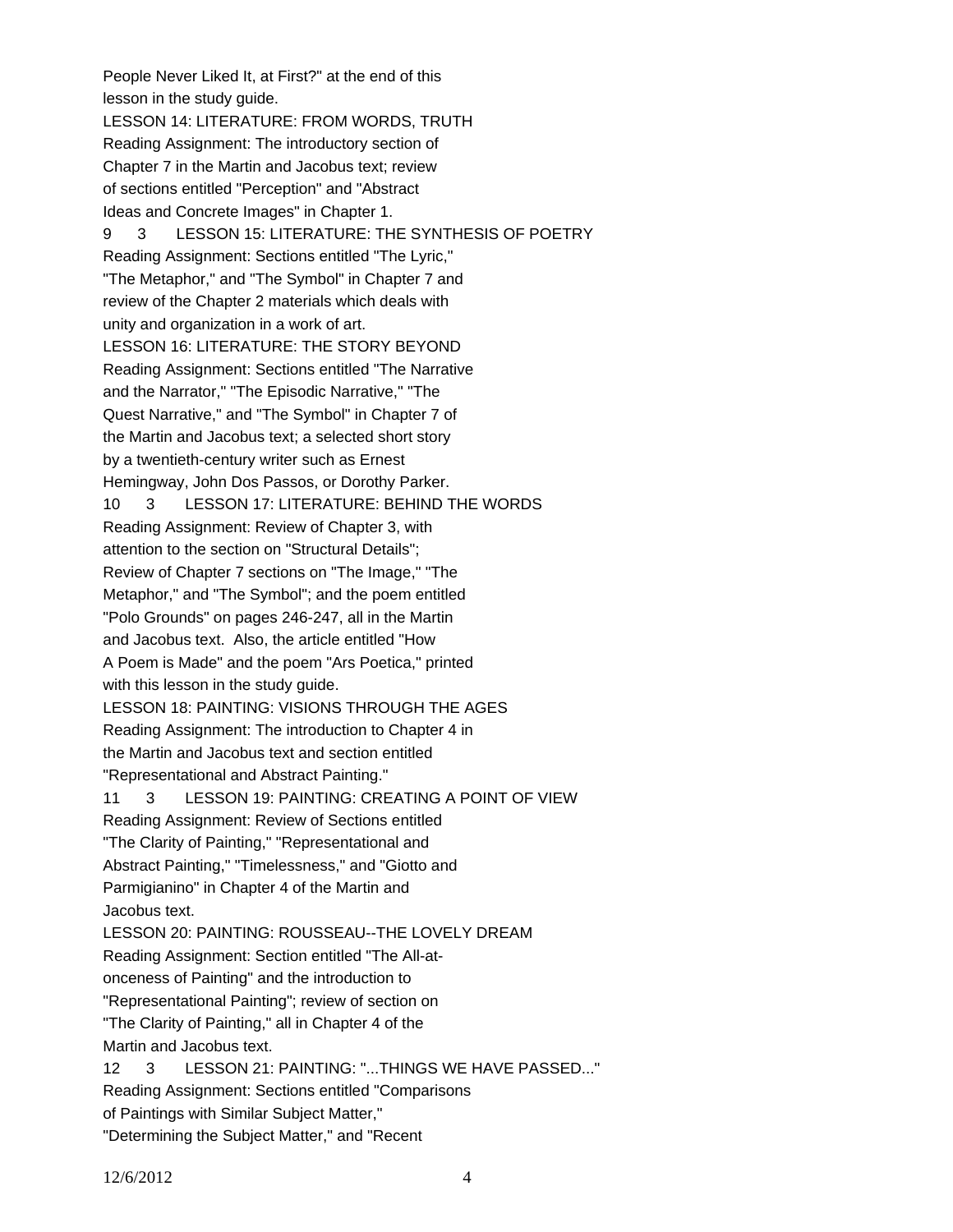Painting" in Chapter 4 of the Martin and Jacobus text. LESSON 22: SCULPTURE: MIRROR OF MAN'S BEING Reading Assignment: Sections entitled "Sculpture and Touch" through "Sculpture and Painting Compared" and "Sensory Space" through "Sculpture in the Round and the Human Body" in Chapter 5 of the Martin and Jacobus text. 13 3 LESSON 23: SCULPTURE: ELEMENTS OF DIMENSION Reading Assignment: Sections entitled "Sunken-Relief Sculpture" through "Sculpture in the Round" in Chapter 5 of the text. LESSON 24: SCULPTURE: MEANING THROUGH THE BODY'S FORM Reading Assignment: Section entitled "Techniques of Sculpture" and review of the perception key "Perceiving Painting and Sculpture," all in Chapter 5 of the text. 14 3 LESSON 25: SCULPTURE: MOST DIFFICULT OF ARTS Reading Assignment: In Chapter 5 of the Martin and Jacobus text, paragraph on "Space Sculpture"; sections entitled "Tactility, Mass and Space" and "Contemporary Sculpture," with attention to styles discussed under the headings "Truths to Materials" and "Protest against Technology"; and "Accommodation with Technology," continuing to the end of the chapter. Essay entitled "Notes on Sculpture" by Henry Moore, which is printed at the end of this lesson in the study guide. LESSON 26: ARCHITECTURE: THE EVOLVING SKYLINE Reading Assignment: Sections entitled "Space in General," "Centered Space," "Space and Architecture," and "Living Space" in Chapter 6 of the Martin and Jacobus text. 15 3 LESSON 27: ARCHITECTURE: FROM EARTH TO SKY Reading Assignment: Sections entitled "Earth-Rooted Architecture" through "Earth-Resting Architecture" in Chapter 6 of the Martin and Jacobus text. LESSON 28: ARCHITECTURE: MEANING IN A POET'S VISION Reading Assignment: Sections entitled "The Architect" through "Revelatory Requirements of Architecture" in Chapter 6 of the Martin and Jacobus Text. 16 3 LESSON 29: ARCHITECTURE: THE SHEPHARD OF SPACE Reading Assignment: Section entitled "City Planning" in Chapter 6 of the Martin and Jacobus text and review of previous sections dealing with architecture, space, function and revelation. Essay entitled "The Architect the Artist" by Gio Ponti, printed at the end of this lesson in the study guide. LESSON 30: CONTINUING THE QUEST FOR SELF This concluding program offers a review of the art forms

studied in the seven units of the telecourse and reprises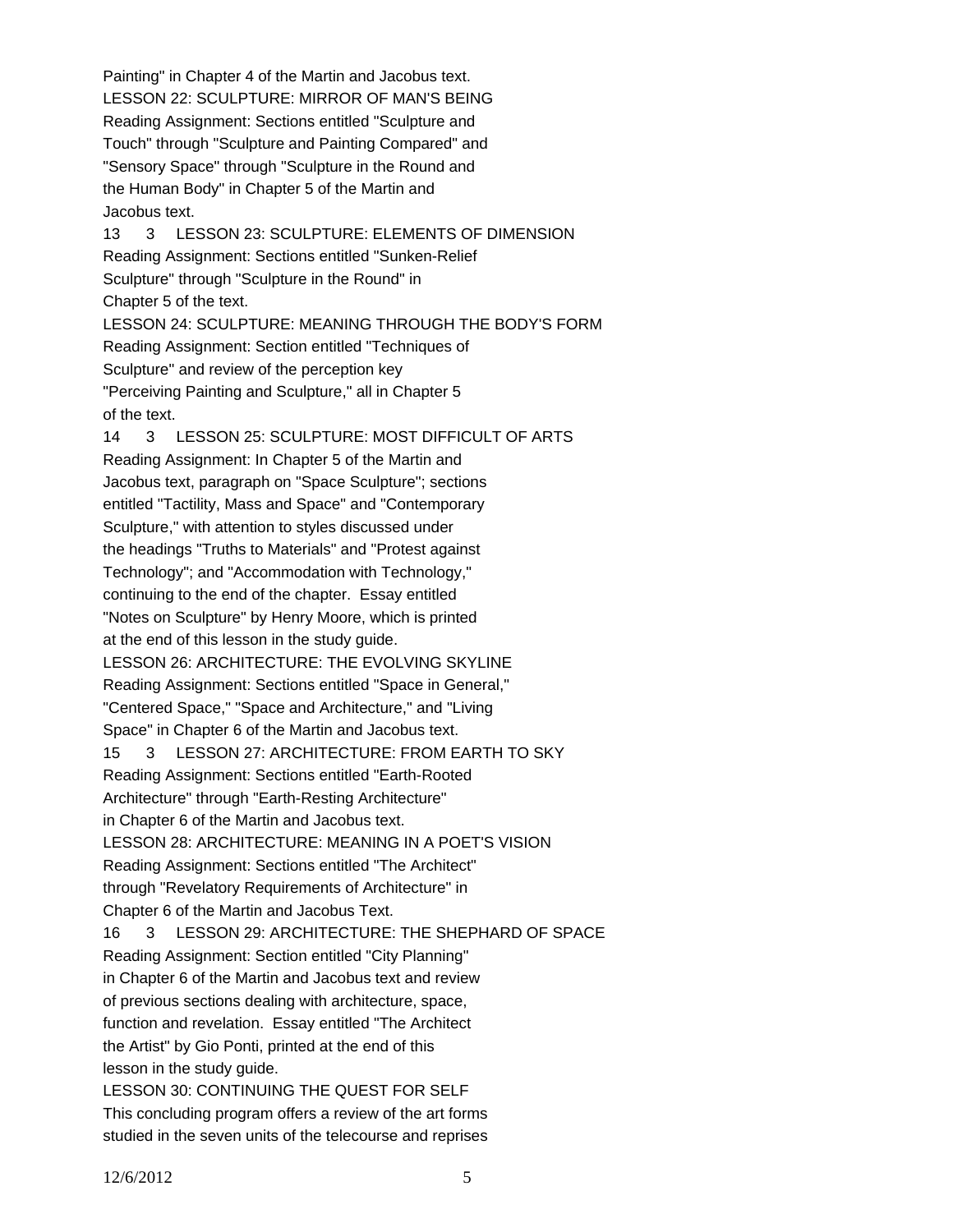the theme of the course: that the arts express life and are the artist's attempt to interpret reality. The importance of the arts to our lives is expressed succinctly by Miss Angelou: "The artist's vision gives us new perspectives on the past as well as the present and sharpens our perception of the world and our relation to it." Finally, Mill Angelou notes that "life would be meaningless and empty without the contributions of artists and their art." The last lesson has neither specific text assignments nor learning objectives.

ASSIGNMENTS: The course contains 30 individual lessons, each requiring text reading and viewing of the video-taped lectures. Students will write two papers during the course (each 4 typewritten pages minimum), in which they will synthesize content and interpret artworks analyzed.

COURSE OBJECTIVES:

LESSON 1: After completing the reading

assignment & viewing the program, the student will be able to: Select the appropriate definition of artistic form. State a relationship between the arts and values. State a relationship between concrete images and abstract ideas.

LESSON 2: Demonstrate an understanding of film as a unique art form by listing three techniques used by D.W. Griffith in producing his motion picture. Name at least two significant directors in addition to Griffith and explain their contributions to film. Contrast the subject matter & techniques of the earliest motion pictures with later ones.

LESSON 3: Describe how photography, lighting, & editing contribute to the illusions presented by film. Determine whether or not frame composition is crucial to artistic success of a film. Describe various aspects of a subject's or object's motion.

LESSON 4: Describe the "escape" reaction as a response to the motion picture and identify a possible contrasting reaction. Understand why film exerts such powerful influence over potention responses. Discuss two problems that make it difficult to explore form and meaning in the motion picture.

LESSON 5: Appreciate the importance of change and growth in one's critical skills. Recognize three types of criticism. List several aspects of film content that may be described in addition to the narrative story or dialogue.

LESSON 6: Identify one characteristic of comedy & two characteristics of tragedy. Name two outstanding ages of drama and a representative artist and play from each period. Briefly summarize the plots of three plays studied in this lesson.

LESSON 7: Name the elements of tragedy as analyzed by Aristotle. Describe a "tight plot" & a "loose plot." Appreciate the importance of belief in fate, or a cosmic order, to classical tragedy.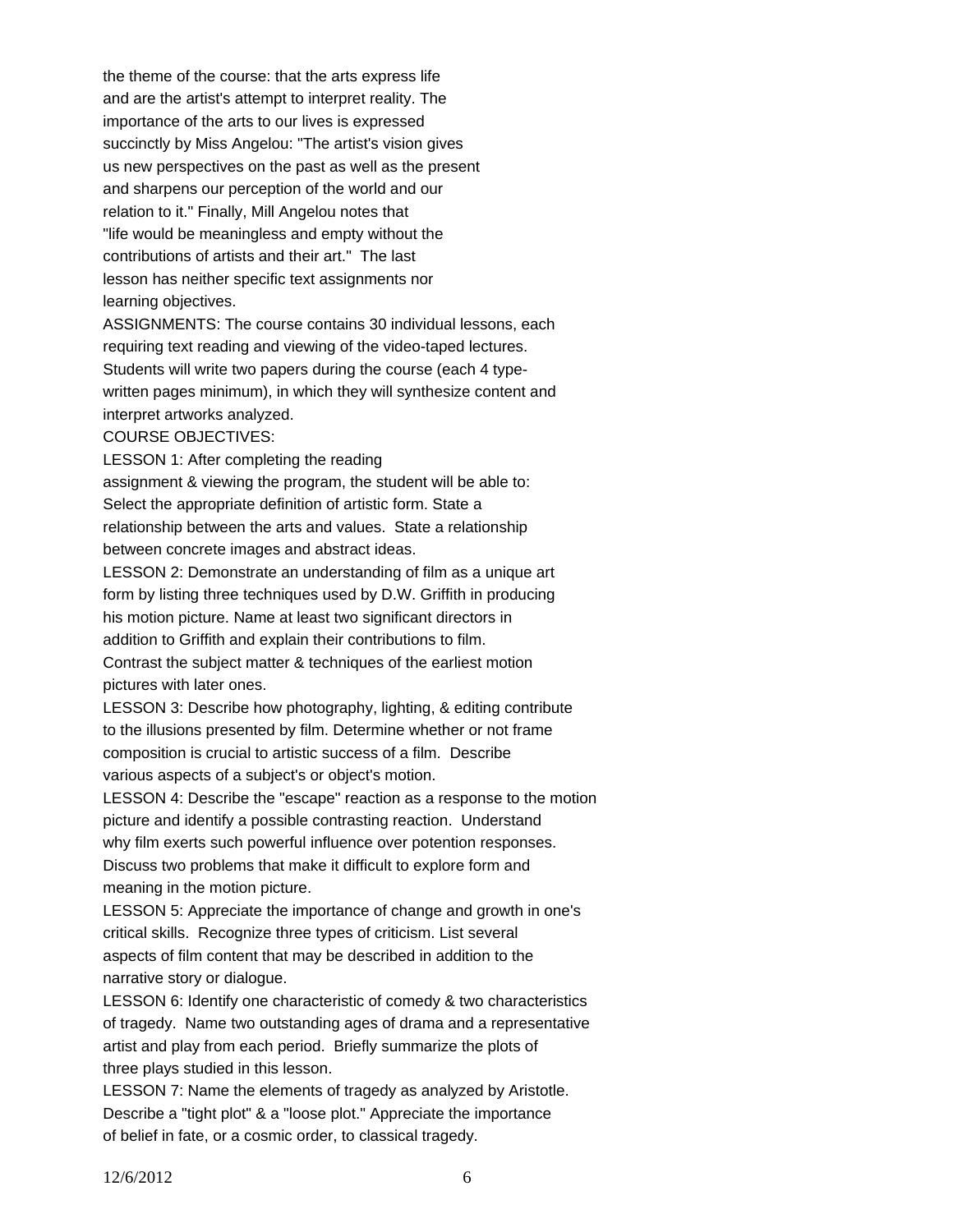LESSON 8: Describe the general structure and arrangement of the Elizabethan theater and give examples of how various structures of the theater were used in a drama. Define the terms "aside" and "soliloquy," explaining what each represents in a drama. Explain the frequent use of the "chorus" or the "epilogue" in Elizabethan drama. LESSON 9: Select the appropriate definitions for descriptive criticism and interpretive criticism. Suggest why interpretive criticism requires more knowledge than descriptive criticism. Name two significant elements of form.

LESSON 10: Identify the years and some composers associated with several musical periods. Describe the various approaches to harmony and consonance typical of different eras of music. Identify some developments in musical form and technique associated with the Baroque period.

LESSON 11: Define the following terms: noise, tone, timbre, consonance, dissonance, rhythm, tempo, melody, harmony, and dynamics. Describe some significant features of musical forms that treat tonality in different ways. List alternate subject matter that has been suggested for music.

LESSON 12: Select the correct description of these musical forms: themes and variations, rondo, fugue, sonata, fantasia, program music, and symphony. Identify the correct meaning of basic tempo markings. Identify the historical period of musical development in which Bach lived and worked.

LESSON 13: Briefly describe Beethoven's Symphony No. 3 in E-Flat, the "Eroica." Identify the form of criticism applied by the text to to Beethoven's "Eroica." Apply some of the skills that may be employed to listen creatively to music.

LESSON 14: Understand the origins of literature from spoken language. Identify at least three distinctive qualities of literature which are more evident when read aloud than when read silently. Recognize five historical literary periods, and associate an author or work with each period.

LESSON 15: List three characteristics of poetry. identify some elements that are used in poetry. Differentiate the two levels of subject matter that poets employ.

LESSON 16: State a simple definition of "literature." Define "point of view" and identify an example of each basic type. List basic techniques of characterization.

LESSON 17: Differentiate the subject matter and content of three poems. Identify examples of imagery, symbolism, and other poetic elements in the poems and describe how their uses support the poet's meaning. Demonstrate participation in a poem and identify the emotional content or theme of the work.

LESSON 18: Appreciate the value of applying visual skills to enjoyment of an object in and of itself. State the purpose of painted frescoes in Egyptian tombs. identify some characteristics of Greek and Roman painting.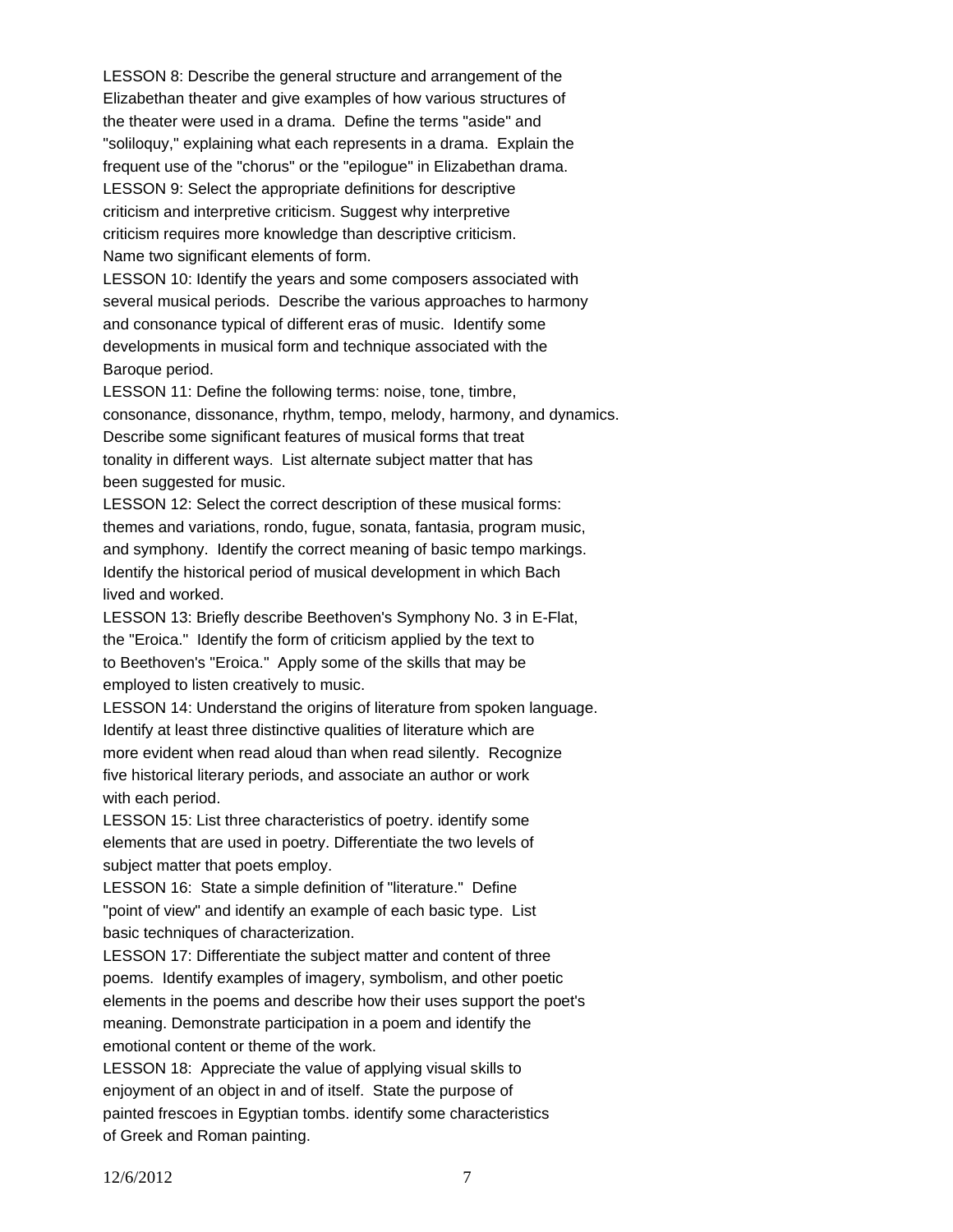LESSON 19: Name three primary elements of the art of painting. Understand to what extent an artist's point of view is a decisive factor in use of elements to create art. State two means by which the artist may modify color.

LESSON 20: Identify the productive years of Rousseau as an artist. Name and describe some of his more notable paintings. Select from a list significant influences upon Rousseau's subject matter. LESSON 21: Identify distinctive features of three Medieval-Renaissance paintings, indicating features which show increased attention to human values. State a criterion for differentiating between representational and nonrepresentational art. Identify simple descriptions of several modern styles of painting, such as expressionism, cubism, surrealism, and abstract expressionism. LESSON 22: Appreciate the importance of the tactile sense in the perception of sculpture. Compare the difference experiences involved with perceiving--or "participating with" -- a sculpture and perceiving a painting. Contrast the subject matter of Egyptian, Greek and Roman sculpture.

LESSON 23: Recognize and describe the following types of sculpture: incised (or sunken) relief, flat relief, low relief, high relief, bas relief, and sculpture in the round (monolithic or free-standing sculpture). Identify a basic point of separation between the arts of sculpture, painting, and architecture. Appreciate, as a participant, the importance of "sculptural consciousness" in the creation of sculpture in the round.

LESSON 24: Describe the emotional background and content of "The Burghers of Calais." Relate examples of critical rejection of Rodin during his career, suggesting some of the features that made his contemporaries uncomfortable with his sculpture. Briefly describe the plan for "The Gates of Hell" and one or more of the figures designed for this work.

LESSON 25: Identify the two sources of shapes listed by Moore. List two possible functions of holes n sculpture. Differentiate between the terms "size" and "scale" as used by Moore. LESSON 26: Identify examples of architecture representative of other cultures. Identify examples of architecture representative of the artistic styles of other times. List some features of modern skyscraper construction.

LESSON 27: Define earth-rooted architecture, and explain how site, gravity, and centrality are essential elements of earth-rooted architecture. List the characteristics of sky-oriented

architecture. Define earth-resting architecture.

LESSON 28: Describe the architect's relationship to society and its values, according to the statements made by Abell and Panofsky in the Marin and Jacobus text. List the four "necessities" text authors Martin and Jacobus claim architecture must meet if it is to be artistically meaningful. Understand aspect of architecture. LESSON 29: List some of the basic artistic insights (or "geneses")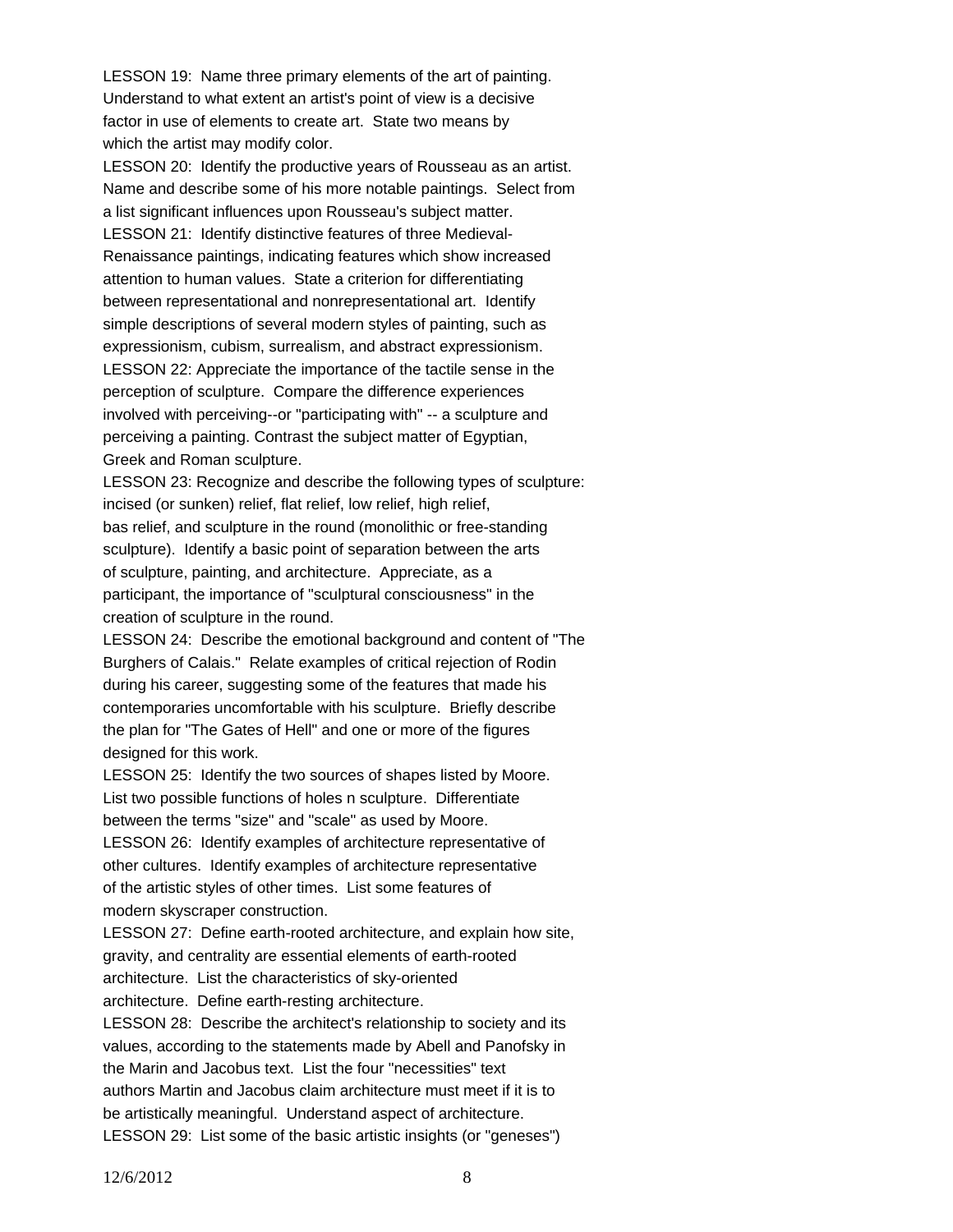of the architect. Identify which of the insights are unique to architecture as opposed to other arts. Compare Ponti's "genesis of architecture" with the elements of architecture discussed in Lesson 27.

LESSON 30: This last lesson has neither specific text assignments nor learning objectives.

### METHODS OF INSTRUCTION:

This telecourse includes direct instructor contact, cable cast video programs by Maya Angelou and arts content experts, telephone and mail interaction between students and instructors, CD-ROM, slides and other technical/Learning Resources through Gavilan Television Services.

## **REPRESENTATIVE TEXTBOOKS:**

^uThe Humanities Through The Arts,^s 4th Edition, by F. David Martin & Lee A. Jacobus ^uA Study Guide For The Televised Course The Humanities Through^s ^uThe Arts,^s 3rd Edition, by Valerie Lee

## **ARTICULATION and CERTIFICATE INFORMATION**

 Transferable CSU, effective 199570 UC TRANSFER: Transferable UC, effective 199570 Associate Degree: GAV C2, effective 199570 CSU GE: CSU C2, effective 199570 IGETC: IGETC 3B, effective 199570 CSU TRANSFER:

### **SUPPLEMENTAL DATA:**

Basic Skills: N Classification: A Noncredit Category: Y Cooperative Education: Program Status: 1 Program Applicable Special Class Status: N CAN: CAN Sequence: CSU Crosswalk Course Department: HUM CSU Crosswalk Course Number: 5 Prior to College Level: Y Non Credit Enhanced Funding: N Funding Agency Code: Y In-Service: N Occupational Course: E

12/6/2012 9